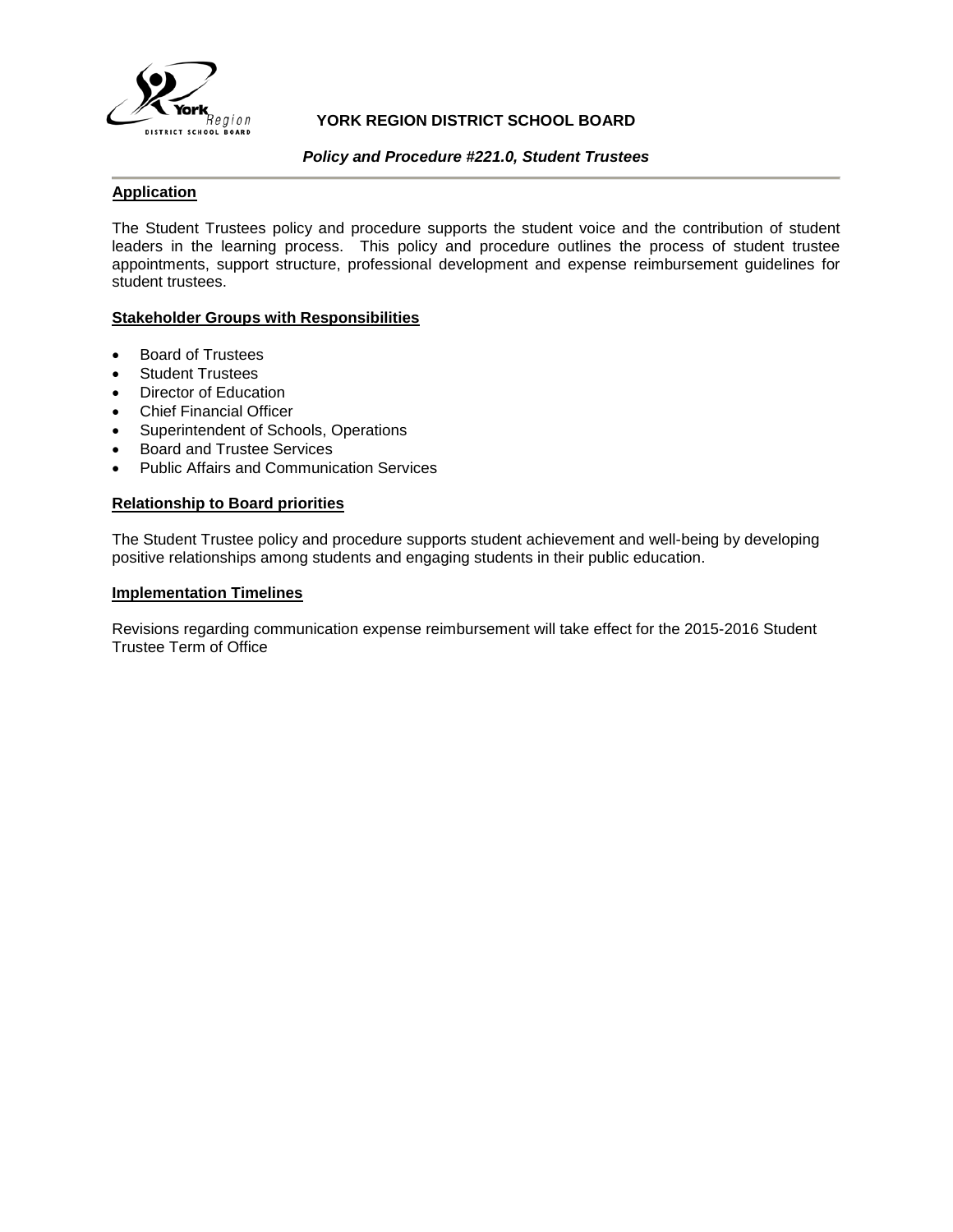

# **Board Policy #221.0 Student Trustees**

# **Policy Statement**

The York Region District School Board values the importance of student voice and the contribution all students make to the learning process. Therefore, the York Region District School Board is committed to the annual appointment of two student trustees, elected by elementary (Grades 5-8) and secondary students in conjunction with the York Region Presidents' Council.

# **Responsibilities**

*The Board of Trustees is responsible for:* 

- reviewing the Student Trustee policy in accordance with the approved policy review cycle;
- understanding and communicating with members of the community about the Student Trustee policy, as required; and
- assigning the Vice-Chair to act as a mentor for the student trustees throughout their term of office.

# *Student Trustees are responsible for:*

- promoting student leadership in York Region elementary and secondary schools in accordance with the [Student Leadership policy;](http://www.yrdsb.edu.on.ca/pdfs/p&p/a/policy/672.pdf)
- providing an information report to the Board of Trustees at monthly Board Meetings;
- fulfilling responsibilities as outlined in the *Education Act*;
- acting as a conduit for information and ideas among the student body, the York Region Presidents' Council and the Board of Trustees;
- attending meetings such as, but not limited to, Board, committee and other meetings;
- being an executive member of the York Region Presidents' Council;
- working with the York Region Presidents' Council to organize the election of two new student trustees before April 30 annually;
- adhering to prescribed limits regarding requests for reimbursement of miscellaneous, transportation, professional development and communications expenses in accordance with all applicable Board policies, procedures, guidelines and legislation;
- completing the Dedicated Trustee Home Phone and Internet Expenses Reimbursement Request Form and Trustee Cellular Phone Expenses Reimbursement Request Form to certify the maximum amount of communications expenses that are incurred for Board-related business;
- adhering to Canada Revenue Agency requirements with regard to reimbursement for communication expense reimbursement;
- ensuring that they are registered full-time students in a York Region public school in Grade 11 or 12 during their term of office;
- if desired, applying for and meeting all academic and other requirements associated with the York Region District School Board Secondary School Cooperative Education Credit Program for Student Trustees;
- maintaining strictly confidential materials and related information discussed during Private Session of Board or committee meetings; and
- adhering to Board policy, procedure and related guidelines regarding the appropriate use of technology.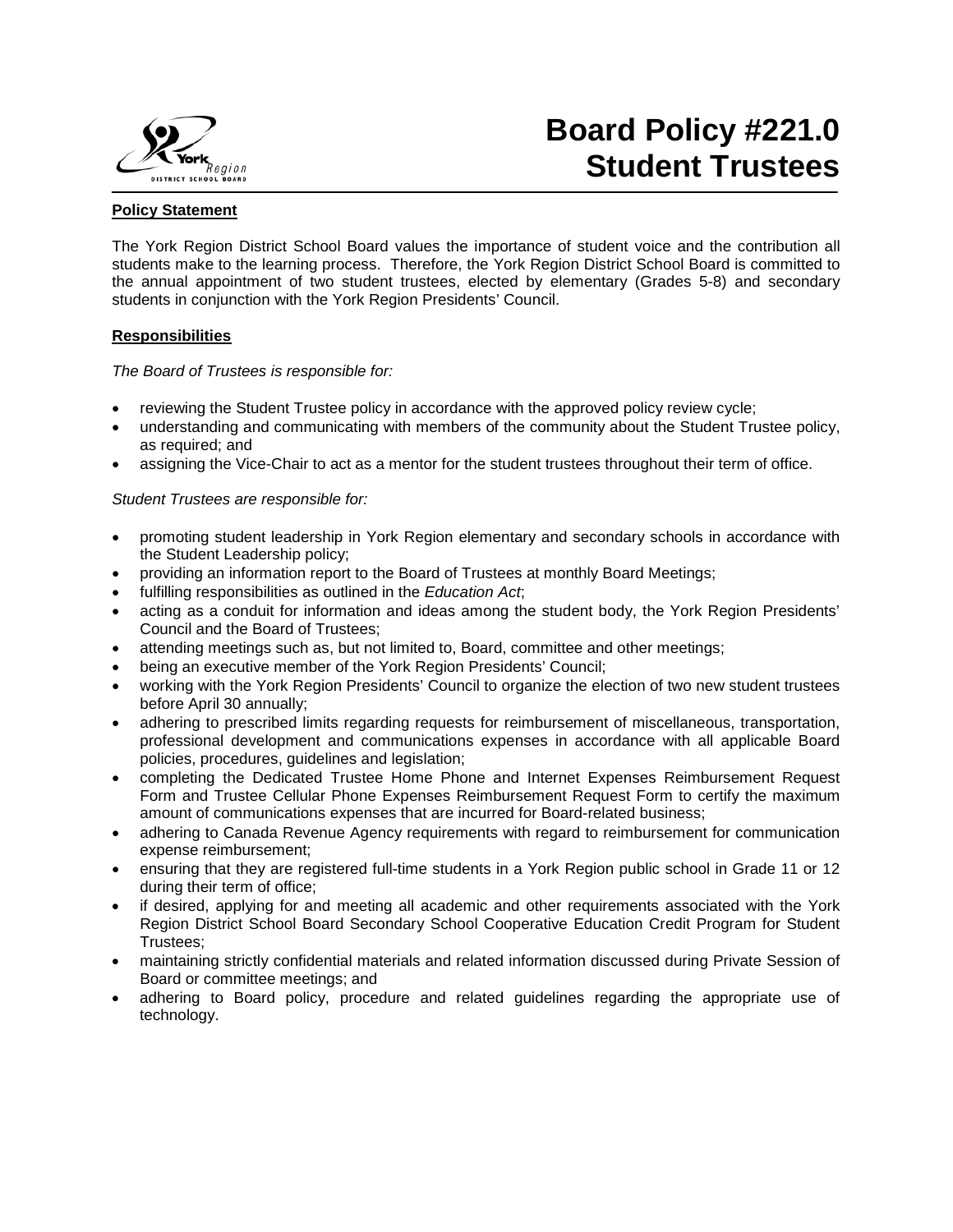# *The Director of Education is responsible for:*

- implementing and operationalizing the *Student Trustee* policy; and
- overseeing all academic and other requirements for the York Region District School Board Secondary School Cooperative Education Credit Program for student trustees during their term of office in conjunction with the senior staff member assigned to support the student trustees.

# *The Chief Financial Officer is responsible for:*

- ensuring that student trustees receive the annual honoraria, in the amount of \$2,500, provided by provincial regulation;
- allocating funds to support student trustee technology needs;
- reimbursing student trustees for miscellaneous, transportation, communication and professional development expenses incurred while furthering the business of the Board and in carrying out their responsibilities as student trustees;
- providing an annual report to the Board regarding student trustee expenses for professional development activities;
- facilitating reimbursement to student trustees for expenditures not covered within the framework of this policy and related procedure that are approved by specific Board resolution.

## *The superintendent assigned to support student trustees is responsible for:*

- with the Director of Education, overseeing all academic and other requirements for the York Region District School Board Secondary School Cooperative Education Credit Program for student trustees during their term of office, when required; and
- acting in an advisory capacity to support student trustees throughout their term of office.

## *Board and Trustee Services is responsible for:*

- providing an orientation program, administrative support and ongoing guidance to student trustees in their role as elected representatives of the student body;
- working with the superintendent assigned to support student trustees to facilitate the student trustee election process.

## **Definitions**

## *Communication Expenses*

Communication expenses are legitimate costs for equipment and related services used by student trustees to ensure they are accessible to students, parents, staff and members of the community for the purpose of conducting Board and student trustee business. They include, but are not limited to;

- residential high-speed internet;
- a dedicated trustee residential telephone line; and
- one of the following cellular phone options;
	- a personal dedicated cellular phone and service plan, or
	- a Board-provisioned cellular phone and service plan.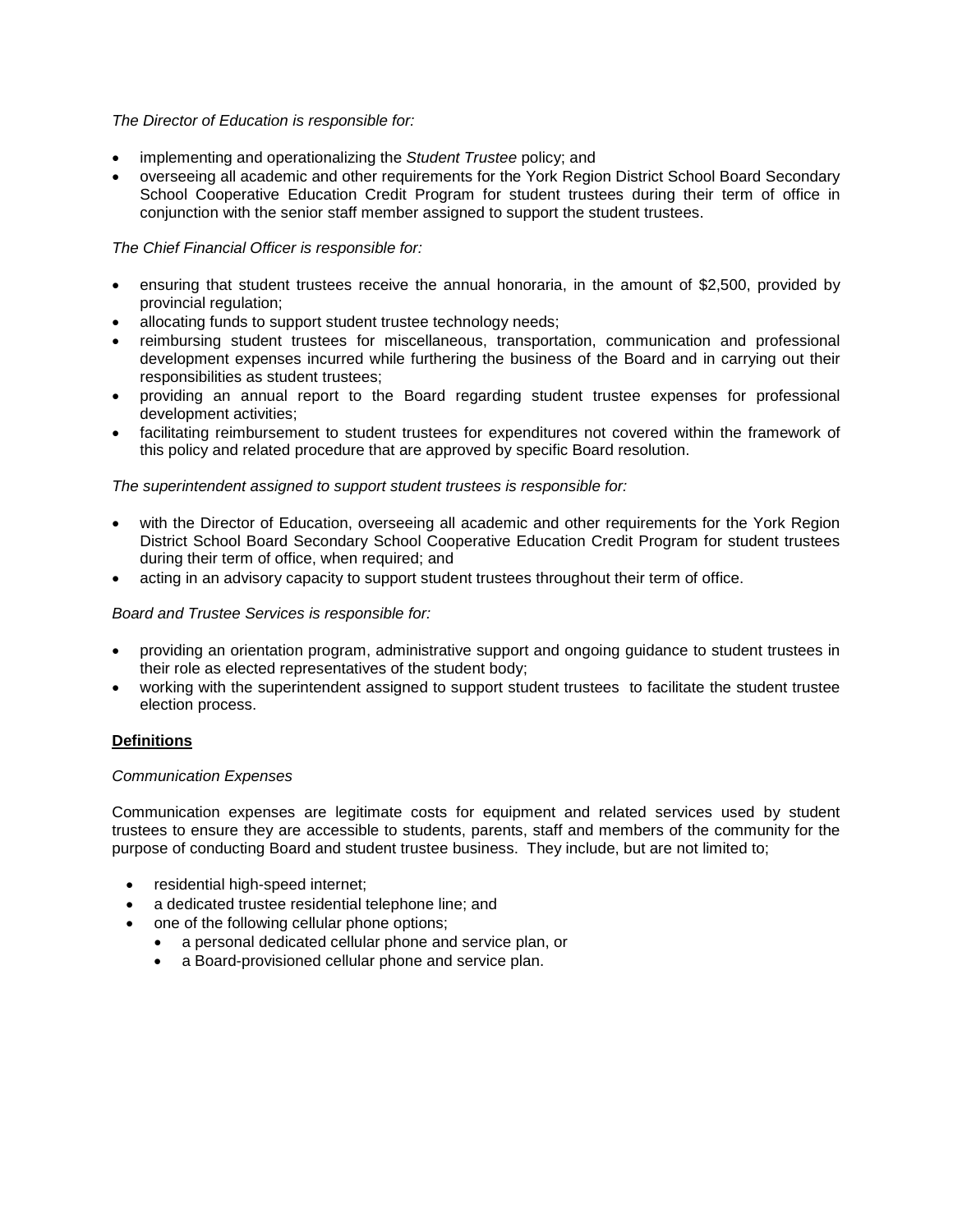Each student trustee is entitled to request reimbursement for residential high-speed internet and a dedicated residential telephone line up to a maximum total of \$150.00 per month. Student trustees who chose not to obtain a Board-provisioned cellular phone and service plan may be eligible to receive an additional reimbursement of \$80.00 per month (maximum) for a dedicated personal cellular phone. All associated costs including, but not limited to, hardware, accessories, set-up, change penalties and monthly service plans are to be covered by this amount. Student trustees are required to complete appropriate documentation certifying that they incur these expenses for Board business.

Student trustees may be reimbursed a maximum of \$50.00 one time during a four-year term to cover the cost of purchasing a cellular phone or other telecommunication device dedicated to trustee business.

Additional communication expenses incurred while performing student trustee duties, such as, but not limited to, initial set-up fees for home phone and/or internet and long-distance charges on a personal home phone or cellular phone may be eligible for reimbursement. Student trustees will be required to submit documentation (including original receipts) regarding additional communication expenses, including related rationale, for consideration and reimbursement, where applicable, using a monthly expense form.

Student trustees will not be reimbursed for the cost of conducting personal business (including longdistance charges) on any cellular phone or residential telephone line.

#### *Miscellaneous Expenses*

Miscellaneous expenses may include, but are not limited to, mileage, public transportation, and other reasonable and legitimate expenses incurred while attending educational community and school events, public forums, and other functions that are related to the role of a student trustee and furthering the business of the Board in their capacity as a student trustee.

Student trustees are encouraged to make arrangements to use public transportation or personal vehicles to attend Board and Committee Meetings and community events.

In exceptional circumstances, where time or safety concerns are a factor, Student trustees may also use a pre-approved Board-provisioned taxi service up to a maximum of \$150.00 per month to attend meetings or events in their capacity as student trustee.

#### *Professional Development Expenses (maximum \$2,123.00 per term)*

Professional development expenses may include, but are not limited to, registration fees, food, accommodation, parking and travel expenses incurred while attending Board-related professional development activities in their capacity as a student trustee.

Each student trustee will be reimbursed a maximum of \$2,123.00 for professional development expenses over their term.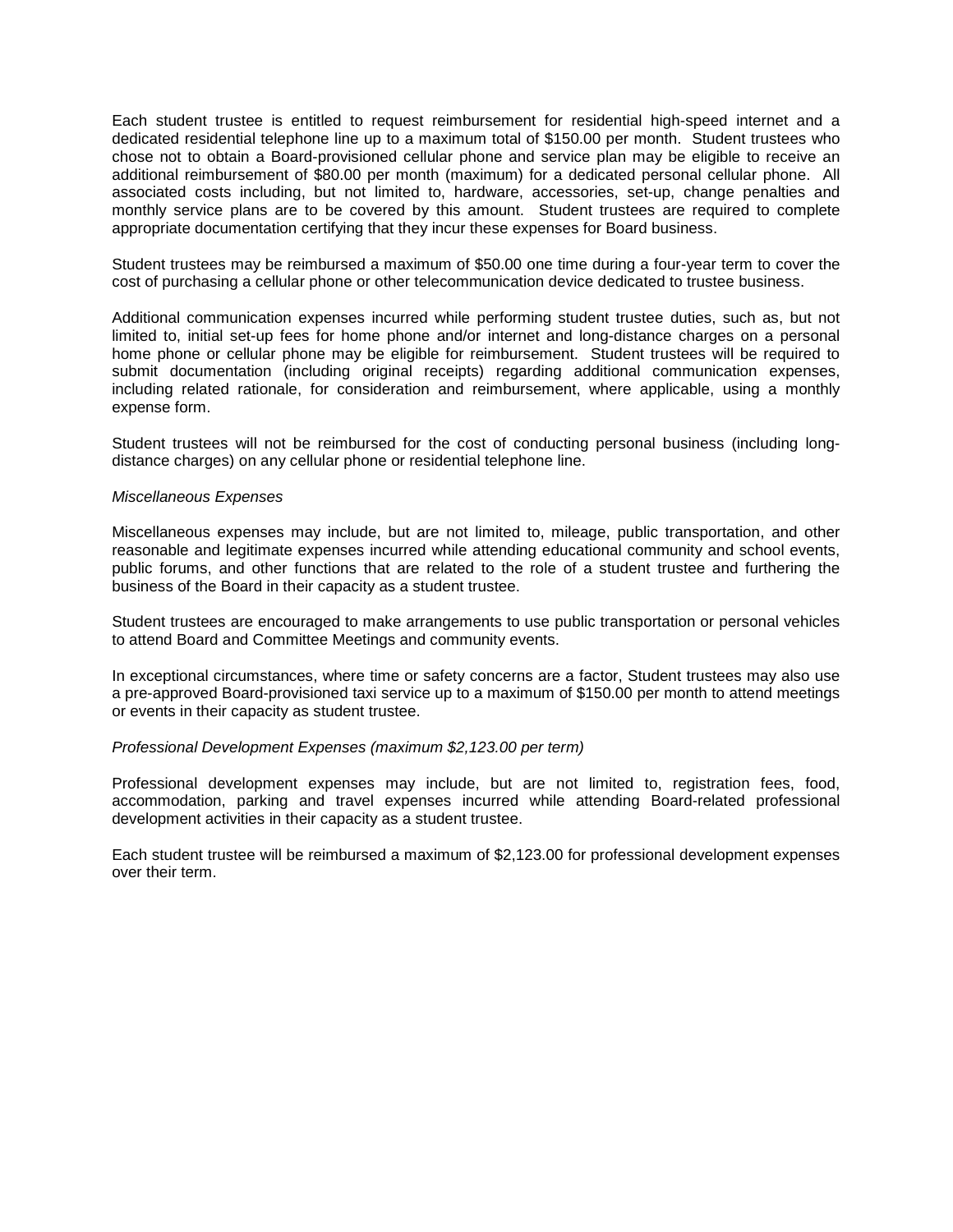# **Legislative Context**

*Education Act*, R.S.O. 1990

# **Related Policies**

Policy #175.0, Travel, Meals and Hospitality Expenditures Policy #672.0, Student Leadership

## **Department**

Director's Office

#### **Policy History**

Approved 1996 Revised 2002 Revised 2004 Revised 2005 Revised 2007 Revised 2011 Working Document December 2014 Revised October 2015

*It is the expectation of the York Region District School Board that all employees, students and persons invited to or visiting Board property; or partaking/volunteering in Board or school-sponsored events and activities will respect the policies and procedures of the Board. The term "parents" refers to both biological/adoptive parents and guardians in all Board policies and procedures.*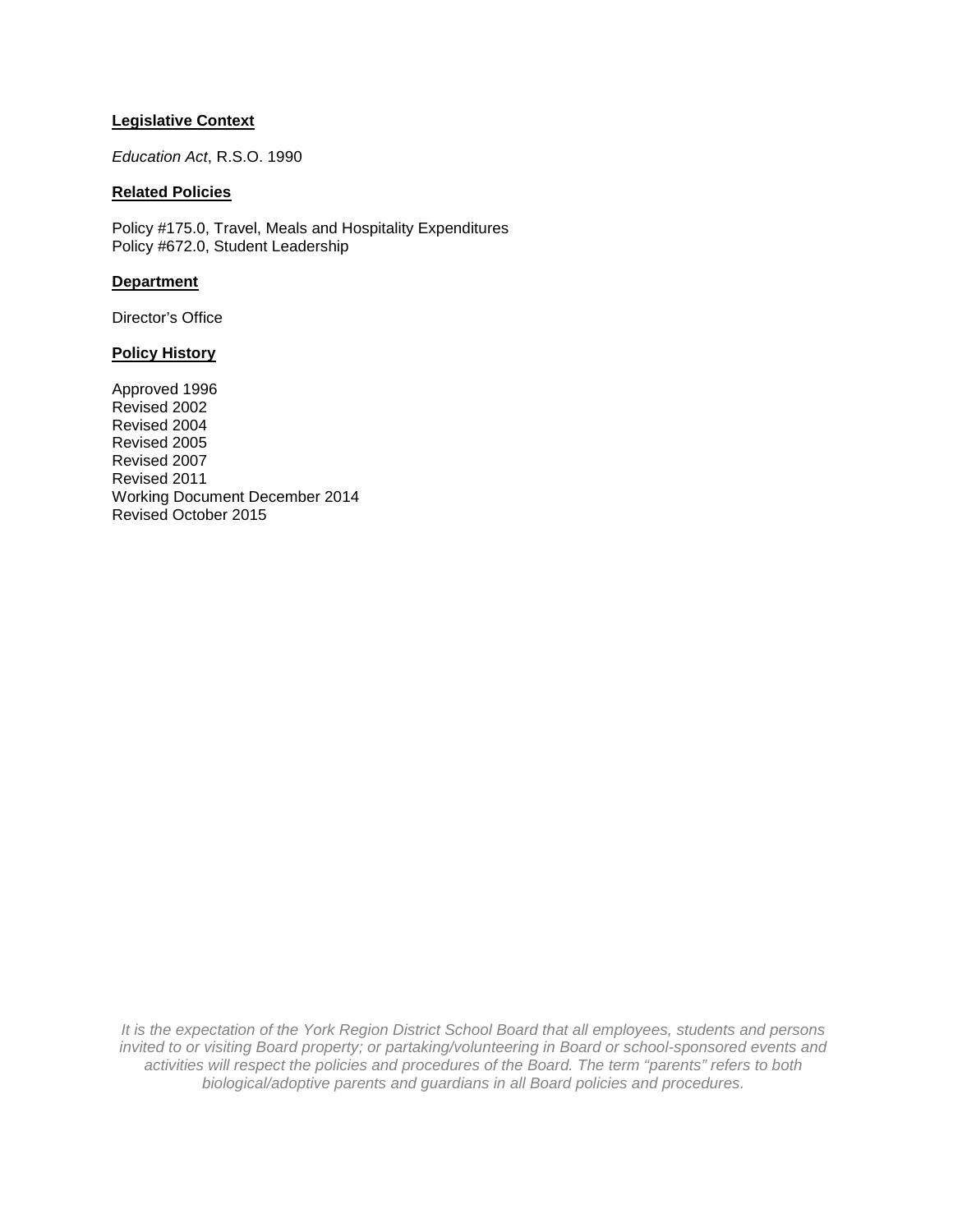

# **Board Procedure #221.0 Student Trustees**

This procedure outlines the process for providing services to assist student trustees in their capacity as representatives of the student body working with the publicly elected Board of Trustees. It also defines the reimbursement of miscellaneous, professional development and communication expenses incurred by student trustees in the fulfillment of their duties under the Education Act. This procedure also outlines provisions to facilitate student trustee communications with the student body, Board staff, the Board of Trustees, other student trustees and student trustee associations.

# **Responsibilities**

## *Student Trustees shall:*

- have the opportunity to attend workshops, courses, conferences and symposiums which are related to the governance of education and the delivery of educational programs and services for students;
- endeavour to keep all miscellaneous, professional development and communication expenses to a minimum;
- only submit for reimbursement expenses related to their own participation in student trustee- related workshops, courses, conferences, symposiums and student trustee-related business;
- submit to the Director of Education, on a monthly basis, all claims for miscellaneous and communications expenses including original itemized receipts in accordance with Board Policy #221.0, Student Trustees and other all applicable policies, procedures, guidelines and legislation;
- submit to the Director of Education, as required, separate claims for reimbursement for professional development expenses including original itemized receipts in accordance with Board policy and procedure;
- understand that professional development expenses will be reimbursed up to a maximum of \$2,123.00 per term ;
- complete and submit to the Director of Education, on a monthly basis, the Student Trustee Monthly Taxi Report with itemized receipts, when required;
- understand that claims for use of Board-provisioned taxi services will be reimbursed up to a maximum of \$150.00 per month;
- make all initial and ongoing arrangements for cellular phone and/or other telecommunication devices and services, as outlined in the Student Trustees policy;
- understand that the Board will only reimburse \$50.00 towards the cost of a cellular phone or other communications device during the student trustee's term of office and that any additional cost associated with upgrading cellular phones or residential equipment will be at their own cost;
- complete the Dedicated Trustee Residential Telephone Line and Internet Reimbursement Request Form and Trustee Cellular Phone Expense Reimbursement Request Form, at the beginning of the student trustee's term, and as required through the term, to receive reimbursement for communication expenses, where applicable;
- provide Board and Trustee Services with contact information;
- maintain the student trustee website, in conjunction with Information Technology Services and Board and Trustee Services staff, in accordance with Board policy and procedure;
- ensure all Board-provisioned information technology equipment is used in accordance with Board policies and procedures;
- ensure that official student trustee letterhead is used solely for communicating student trustee business;
- if applicable, complete the requirements of the York Region District School Board Secondary School Cooperative Education Credit Program for Student Trustees;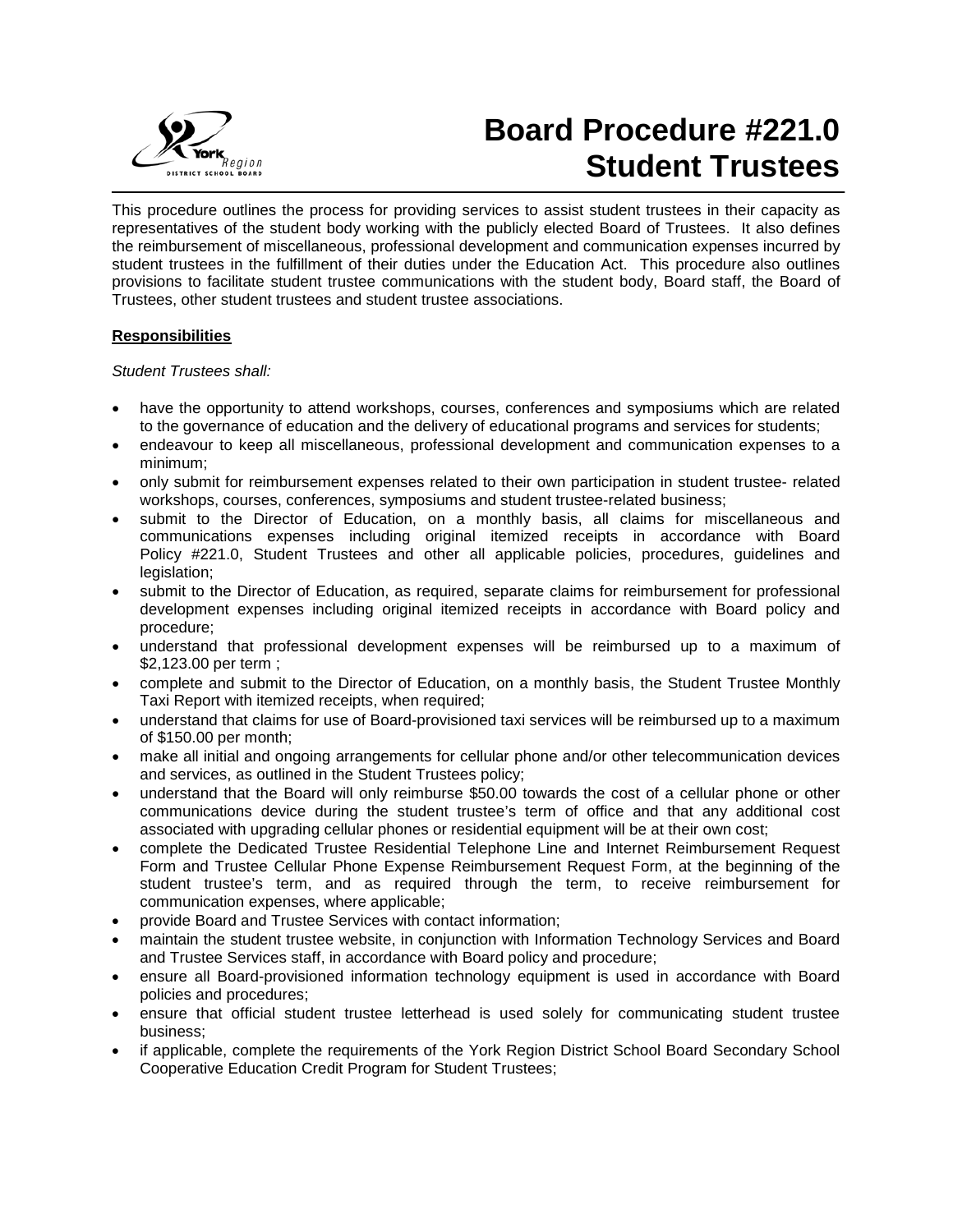- work with the York Region Presidents' Council to organize elections for the position(s) of student trustee by April  $30<sup>th</sup>$  annually; and
- report student trustee election results to Board and Trustee Services and Corporate Communications immediately following the election.

# *The Director of Education shall:*

- allocate staff and resources to support the Student Trustee procedure;
- review and approve all student trustee expenses; and
- assign appropriate senior staff to support the work of the student trustees for the duration of their term.

# *The Chief Financial Officer shall:*

- provide an allowance of up to \$2,123.00 per term for each student trustee to participate in external professional development activities;
- consider hospitality meals as a legitimate miscellaneous expense for student trustees, only under exceptional circumstances;
- allocate funds within the budget to reimburse student trustees for all costs associated with performing their duties during their term of office;
- approve payment, if required, for the pre-approved Board-provisioned taxi service up to a maximum of \$150.00 per month; and
- process monthly payments to each student trustee to cover the cost of communication expenses identified in the Dedicated Trustee Residential Telephone Line and Internet Reimbursement Request Form and Trustee Cellular Phone Expense Reimbursement Request Form.

## *Corporate Communications shall:*

• provide support to Board and Trustee Services and the student trustees in maintaining the student trustee website.

## *Board and Trustee Services shall:*

- provide student trustees with letterhead to be used exclusively for the purpose of communicating student, Board and related educational matters in their role as student trustees;
- provide student trustees with information about Board-provisioned taxi services;
- in conjunction with Corporate Communications, review the content on the student trustee website and work with the student trustees to update information r, as required;
- arrange for and support student trustees' use of a Board-owned information technology equipment during their term of office;
- facilitate sharing of the Student Trustees' monthly report to the Board with the broader community;
- facilitate the attendance of student trustees at workshops, courses, conferences and symposiums which are directly related to their role as student trustees;
- coordinate the selection, provision, set up and maintenance of information technology for student trustee business with support from Information Technology Services;
- schedule the annual report to the Board regarding student trustee expenses for professional development activities;
- ensure that candidates for the position of student trustee are aware of the roles, responsibilities and time commitments of the position prior to the election;
- provide an orientation and ongoing support;
- participate in bi-monthly meetings with the student trustees, Director of Education and appropriate senior staff members;